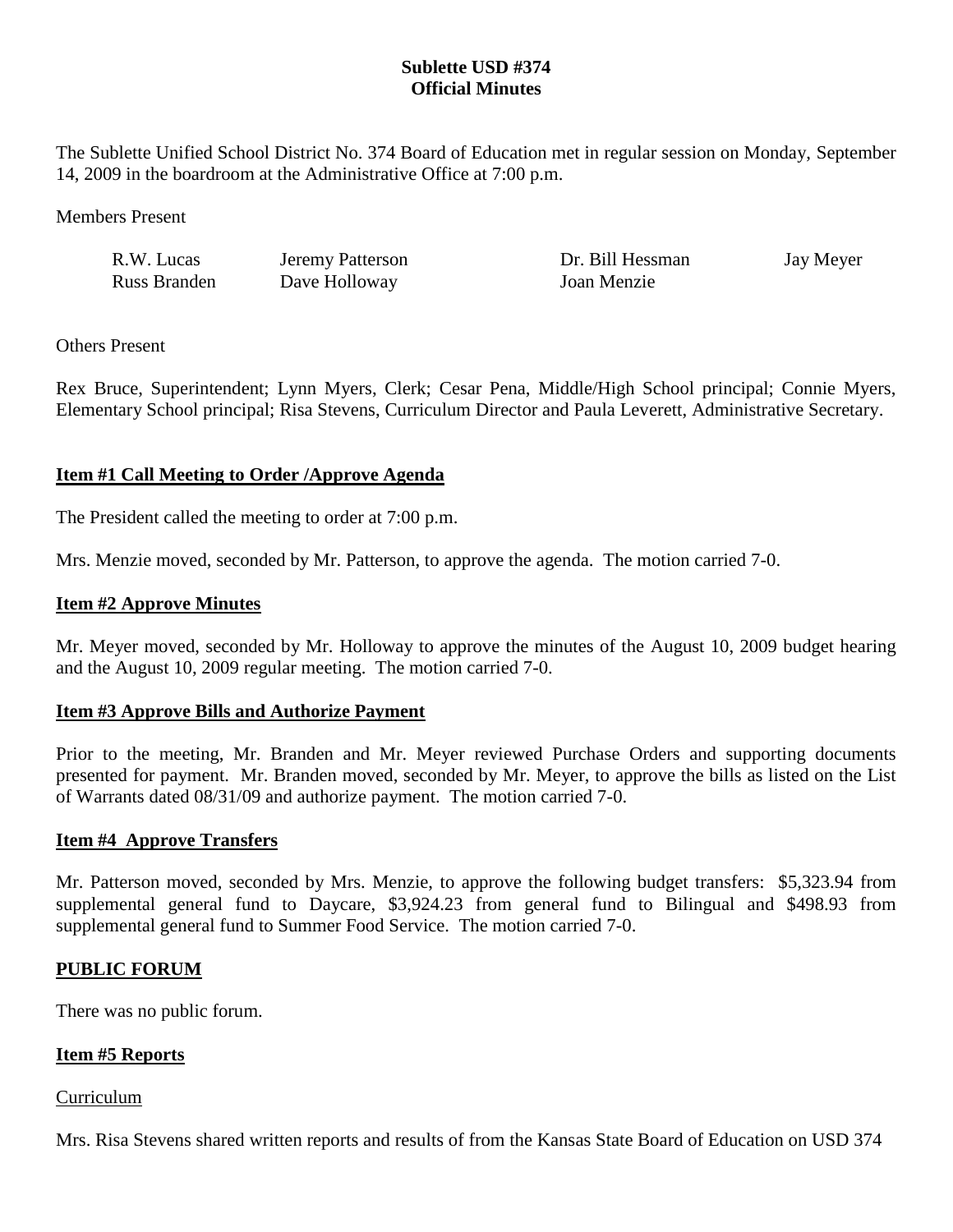Board Minutes Page 2 September 14, 2009

Sublette making AYP in all subject areas for the 2008/2009 school year.

# Principals

Mr. Pena reported that the students who received low scores on the formative assessment indicators were receiving extra help this semester. He also reported that the high school staff is setting goals and observing each other's teaching styles to improve student learning.

Mrs. Myers reported they started the year by reading the book "212 Degrees". The point of the book was water is hot at 211 degrees; however it boils at 212 degrees. Teachers should try to implement this strategy in their instruction.

She also reported that the PAT program had twelve families participating this year.

# SWPRSC/HPEC

Mr. Meyer gave the SWPRSC report and Mr. Lucas gave the HPEC report.

# Superintendent:

Mr. Bruce reported that when fog is heavy buses will run two hours late. He also reported that the grade school Band Program is short of instruments. It was the consensus of the Board to purchase additional instruments.

Mr. Bruce discussed security at the Middle/High School and Grade School. He will bring the Board the cost estimates for addressing this issue to the October meeting. He also discussed the security of the weight room at the High School.

# **Item #5 Review School Safety and Security Act**

There was considerable discussion on the High School Student Handbook.

# **Item #6 Miscellaneous**

- a. Region 10 Meeting Oct. 6  $\omega$  Ulysses Mr. Lucas and Mr. Branden will attend.
- b. KASB Convention Dec. 4-6 @ Overland Park Mr. Lucas, Mr. Branden, and Mr. Meyer will attend.
- c. Appoint delegate for KASB. Mr. Patterson moved, seconded by Mrs. Menzie to appoint Mr. Branden as the delegate. Motion carried 7-0. Mr. Patterson moved, seconded by Mrs. Menzie to appoint the rest of the Board as alternate delegates. Motion carried 7-0.

# **Item #7 Contract Approval**

Mr. Branden moved, seconded by Mr. Meyer to approve the contract of Mrs. Deanna Myers as Title I Reading teacher. Motion carried 7-0.